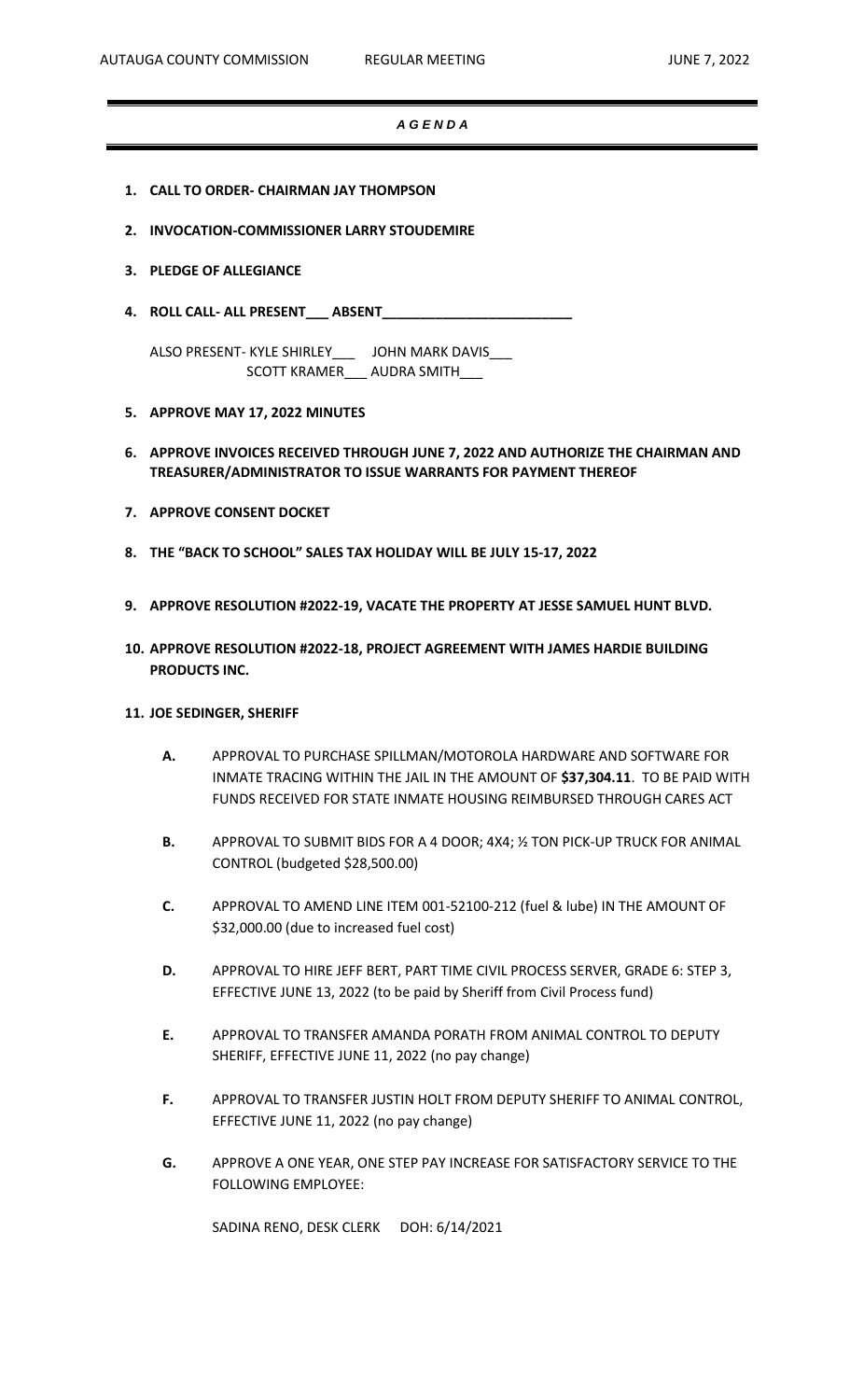# **12. ANIMAL CONTROL**

**A.** APPROVE THE FOLLOWING BUDGET ADJUSTMENTS:

| \$500.00 | FROM 52600-236 (repair/maint.) TO 52600-234 (veh. repair) |     |
|----------|-----------------------------------------------------------|-----|
| \$500.00 | 251 (phone svc.)                                          | 234 |
| \$500.00 | 399 (misc. under 5k)                                      | 234 |

### **13. LARRY NIXON, JAIL WARDEN**

**A.** APPROVE THE RESIGNATION OF MARTEVION GEORGE, PART TIME JAILER, EFFECTIVE JUNE 7, 2022

## **14. KIM KERVIN, PROBATE JUDGE**

- **A.** APPROVAL OF PROBATE OFFICE 2022 ELECTION SUPPLEMENTAL PAY TO BE PAID OUT ON JUNE 10, 2022 (to be reimbursed by Judge of Probate)
- **B.** APPROVAL TO ACCEPT THE RESIGNATION OF JOLIE GRAY, LICENSE CLERK, EFFECTIVE JULY 8, 2022
- **C.** APPROVAL TO ADVERTISE TO HIRE A LICENSE CLERK TO REPLACE JOLIE GRAY

## **15. ROSE THOMAS-WILLIAMS, RURAL TRANSPORTAION DIRECTOR**

**A.** APPROVAL TO AMEND THE FOLLOWING BUDGET LINE ITEM DUE TO A CHECK RECEIVED FROM ACCA INSURANCE ON 5/16/2022 FOR THE FOLLOWING VEHICLE: 001-47905

**\$2,132.73** TO 001-56900-**234** 2016 FORD ECONOLINE VAN VIN#DOLD11822

- **B.** APPROVE THE FOLLOWING BUDGET ADJUSTMENT:
	- **\$14,460.00** FROM 56900-272 (ins on vhc/const.equip) TO 551 (dir pur of vhc)
- **C.** APPROVE THE FY2023 5311 GRANT APPLICATION, RESOLUTION 2022-20
- **D.** APPROVE THE FY2023 TITLE VI PROGRAM

### **16. JACK MORGAN, AUTAUGA COUNTY RESIDENT**

**A.** DISCUSS DISTRICT 5, AND QUESTIONS FOR THE COUNTY ATTORNEY

# **17. JACKIE SPEIGNER**

**A.** DISCUSS DISTRICT 5

# **18. JOHN MARK DAVIS, COUNTY ENGINEER**

- **A.** APPROVE THE RETIREMENT OF DAVID RAWLINSON, MECHANIC, EFFECTIVE JULY 1, 2022 AND ADVERTISE TO HIRE A REPLACEMENT
- **B.** APPROVAL TO HIRE EUGENE REEVES, LABORER 1, GRADE 2: STEP 1, EFFECTIVE 6/8/2022 (pending drug test/background check) TO REPLACE TRISTEN HAGENS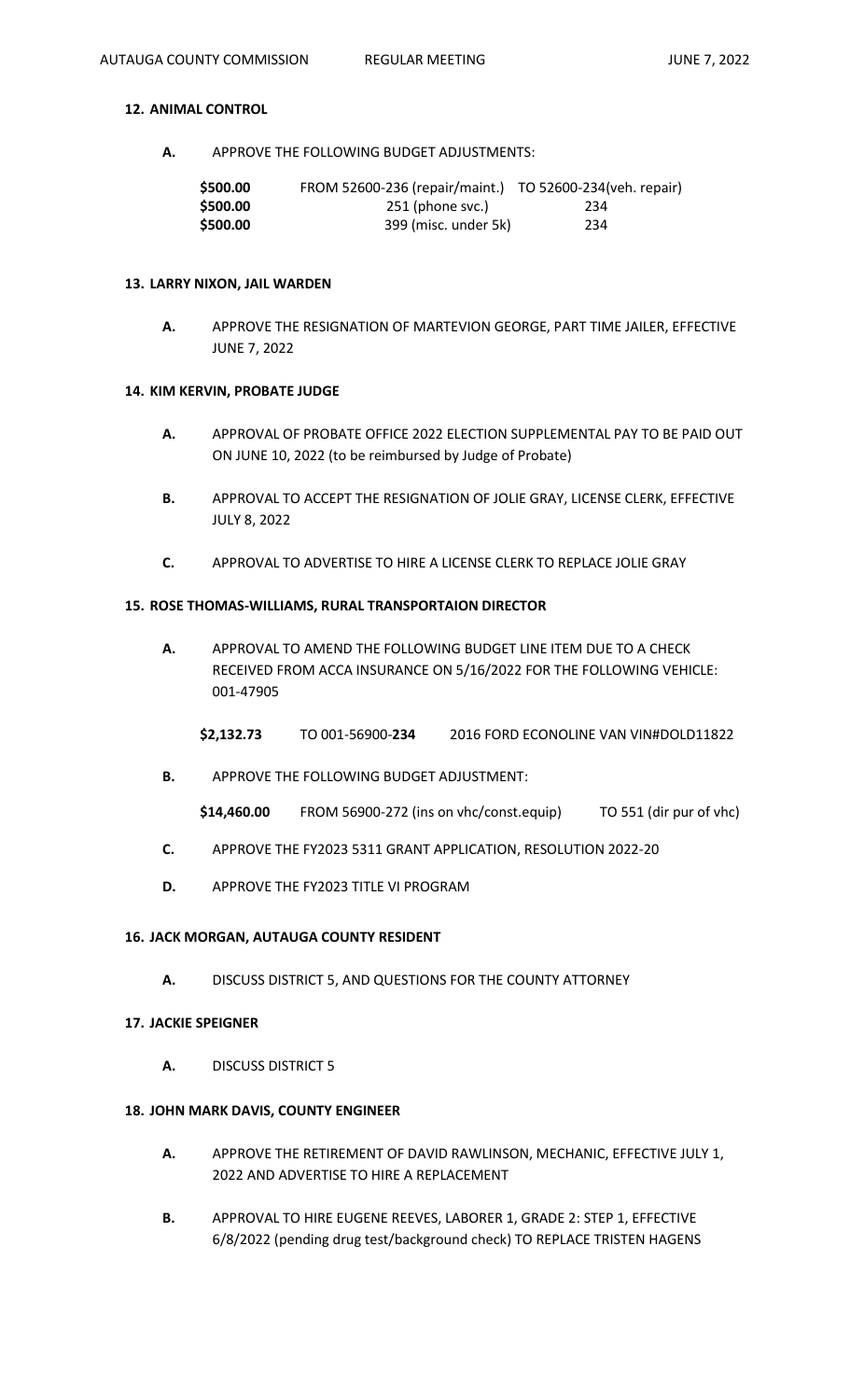- **C.** APPROVAL TO HIRE KATHY CAUSEY PICKERING, LABORER 1, GRADE 2: STEP 1, EFFECTIVE 6/13/2022 (pending drug test/background check) TO REPLACE JOHNLETHA THREADGILL
- **D.** APPROVAL TO HIRE COURTNEY GRAFTON, TRUCK DRIVER, GRADE 3: STEP 3 (pending drug test/background check) TO REPLACE STEVE TYUS
- **E.** APPROVAL TO AWARD THE ANNUAL FUEL BID, EFFECTIVE JULY 1, 2022 DECEMBER 31, 2022 TO W.H. THOMAS (lowest bidder)
- **F.** APPROVAL TO REPLACE CROSS DRAIN ON N. TAYLOR STREET AT AUTAUGAVILLE HIGH SCHOOL (will be reimbursed by the Town of Autaugaville)
- **G.** APPROVE THE FOLLOWING BUDGET ADJUSTMENTS:

\$54,000.00 FROM 113 (salaries) TO 212 (fuel) \$1545.58 FROM 192 (other prof. serv) TO 234 (veh repair) \$700.00 FROM 192(other prof. serv) TO 265 (registration) \$500.00 FROM 541 (office equip) TO 265 (registration) \$500.00 FROM 225 (eq. rental) TO 211 (office supplies) \$500.00 FROM 225 (eq. rental) TO 262 (mileage)

**H.** APPROVE THE FOLLOWING BUDGET AMENDMENTS:

 \$50,000 TO 212 (fuel) \$20,000.00 TO 213 (rd. bldg. materials) \$28,000.00 TO 232 (const. equip. repair)

### **19. COMMENTS AND DISCUSSIONS**

### **20. ADJOURN MEETING**